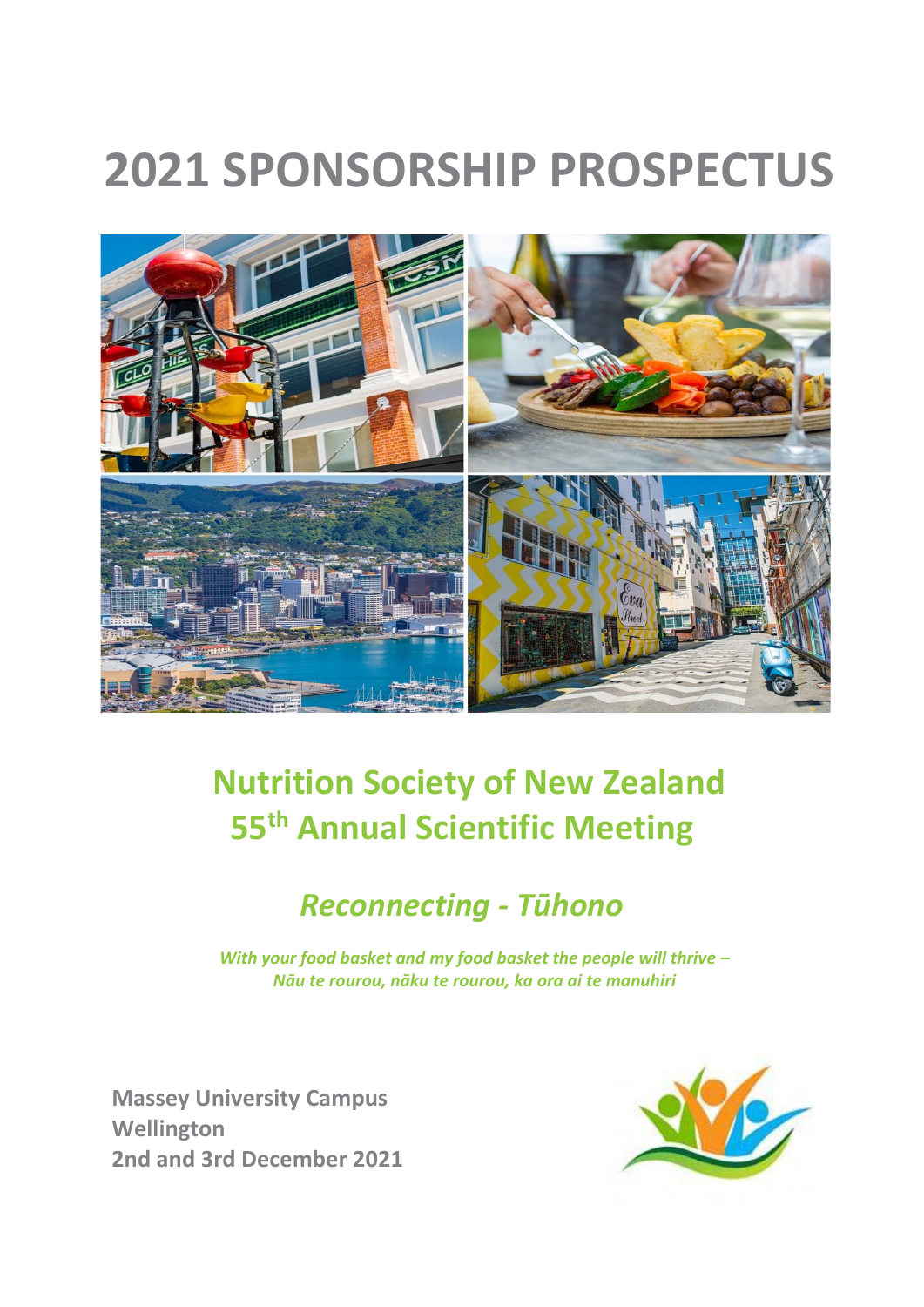# **Reconnecting – Tūhono**

The Nutrition Society of New Zealand conference is the only scientific nutrition-specific conference held in New Zealand annually. The aim of the conference is to provide a suitable national forum where local and international nutrition and health scientists, practitioners and postgraduate students can present their research to inform those working in the field, upskill, and network to develop new collaborations.

The theme for this year's conference, **"Reconnecting - Tūhono"** means "to meet or come into contact again after a long absence" and is appropriate as we had to cancel last year's conference due to Covid-19. We are looking forward to finally be bringing people together. The conference will cover a range of contemporary topics specifically relevant to the health of New Zealanders including Te Tiriti o Waitangi, women's health, the gut-brain axis, functional foods, sustainability and food sovereignty, food systems and access, and healthy food environments for children. The conference programme will consist of 6 plenary sessions, each led by a keynote or plenary speaker and supported by submitted abstracts, a number of parallel sessions featuring oral presentations of submitted abstracts, and professional development workshops aimed at postgraduate students, early career researchers and NZ Registered Nutritionists.

The organising and programme committees are comprised of Nutrition Society of New Zealand members based at the following institutions: University of Auckland, Massey University, University of Otago, AUT University, Plant and Food Research, Community and Public Health, the Heart Foundation, and Fonterra. The conference enjoys the full support of Massey University Campus in Wellington as a venue.

Wellington is an attractive destination for this year's conference with its mix of culture, history, nature, and cuisine.

We endeavour to implement the sustainability theme across the conference to help minimise our environmental footprint, providing a platform for our supporters to consider demonstrating the same.

anelastt.

Dr Pamela von Hurst, PhD

Chair 2021 Organising Committee Nutrition Society of New Zealand Annual Scientific Conference

The Nutrition Society of New Zealand (NSNZ) is a non-profit organisation dedicated to the support and advancement of nutrition as a scientific field. The Nutrition Society of New Zealand provides a platform for collaboration and cohesion among those working and studying in the fields of animal, plant and human nutrition. Our members include people working within public health, hospitals, schools, universities, industry and government.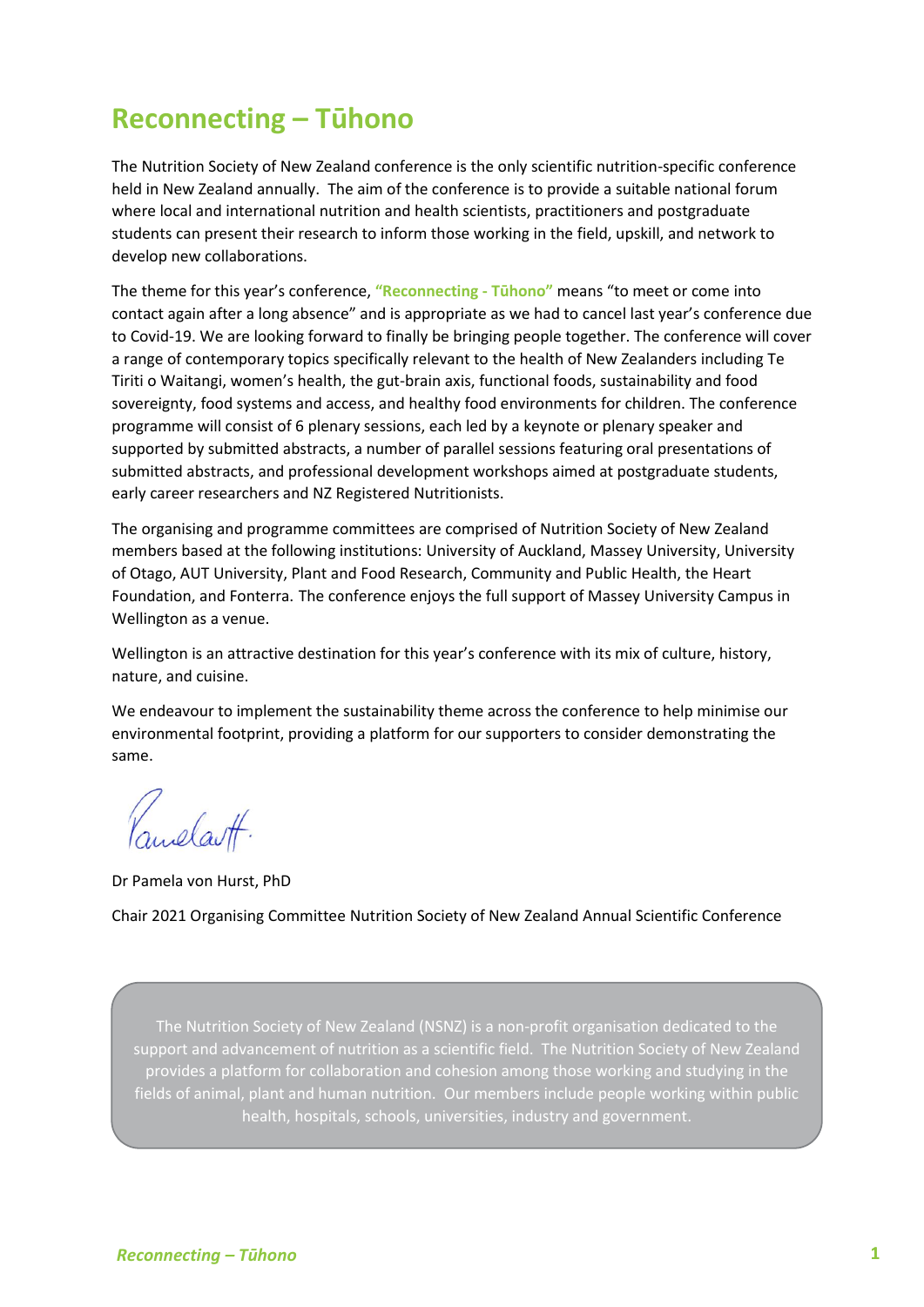# **Where and when?**

This year's Annual Scientific Meeting of the Nutrition Society of New Zealand will be held in Wellington, New Zealand at the Massey University Campus on 2-3 December 2021. It will also include a professional development breakfast workshop for postgraduate students and early career researchers, and a casual style social function on the Thursday evening providing a relaxed opportunity for mingling and networking between delegates and sponsors.



# **Who will attend the conference?**

The Nutrition Society of New Zealand has a membership base of over 500 members of which approximately 310 are Registered or Associate Registered Nutritionists. Based on attendance of previous years, plus the fact that people are in need of 'reconnecting' as well as the central and attractive location of Wellington, we expect around 120-150 delegates from across New Zealand to attend.

Key researchers and high-profile academics will present at the conference to the Society's members and delegates.

We have the pleasure of confirming the following leading New Zealand scientists and experts in their field as invited speakers:

Dr [Bevan Erueti](https://www.massey.ac.nz/massey/expertise/profile.cfm?stref=831630) Senior lecturer - Health Promotion/Associate Dean – Māori, Massey University

[Christina McKerchar](https://www.otago.ac.nz/christchurch/departments/populationhealth/people/otago045430.html)

Lecturer in Māori Health and PhD Candidate, University of Otago

Dr [Christina Cleghorn](https://www.otago.ac.nz/wellington/departments/publichealth/staff/otago072137.html)

Senior Research Fellow, Department of Public Health, University of Otago

Dr Brent Clothier

Principal Scientist, New Zealand Institute for Plant & Food Research Adjunct Professor - the New Zealand Life Cycle Management Centre of Massey University/the School of Agriculture & the Environment at Lincoln University/China Agricultural University in Beijing President of Royal Society - Te Apārangi

#### [Jasmin Jackson](https://nz.linkedin.com/in/jasmin-jackson-99303b25)

Lead Advisor – Nutritionist, Ministry of Education of New Zealand

**Muriel Bell Lecture** [Sheila Skeaff](https://www.otago.ac.nz/humannutrition/staff/otago063239.html) Professor in the Department of Human Nutrition, University of Otago

More speakers will be announced shortly – for speaker updates and other information related to the conference, please visit our website[: https://www.nutritionsociety.ac.nz/newsandevents/society](https://www.nutritionsociety.ac.nz/newsandevents/society-meeting-2021)[meeting-2021](https://www.nutritionsociety.ac.nz/newsandevents/society-meeting-2021)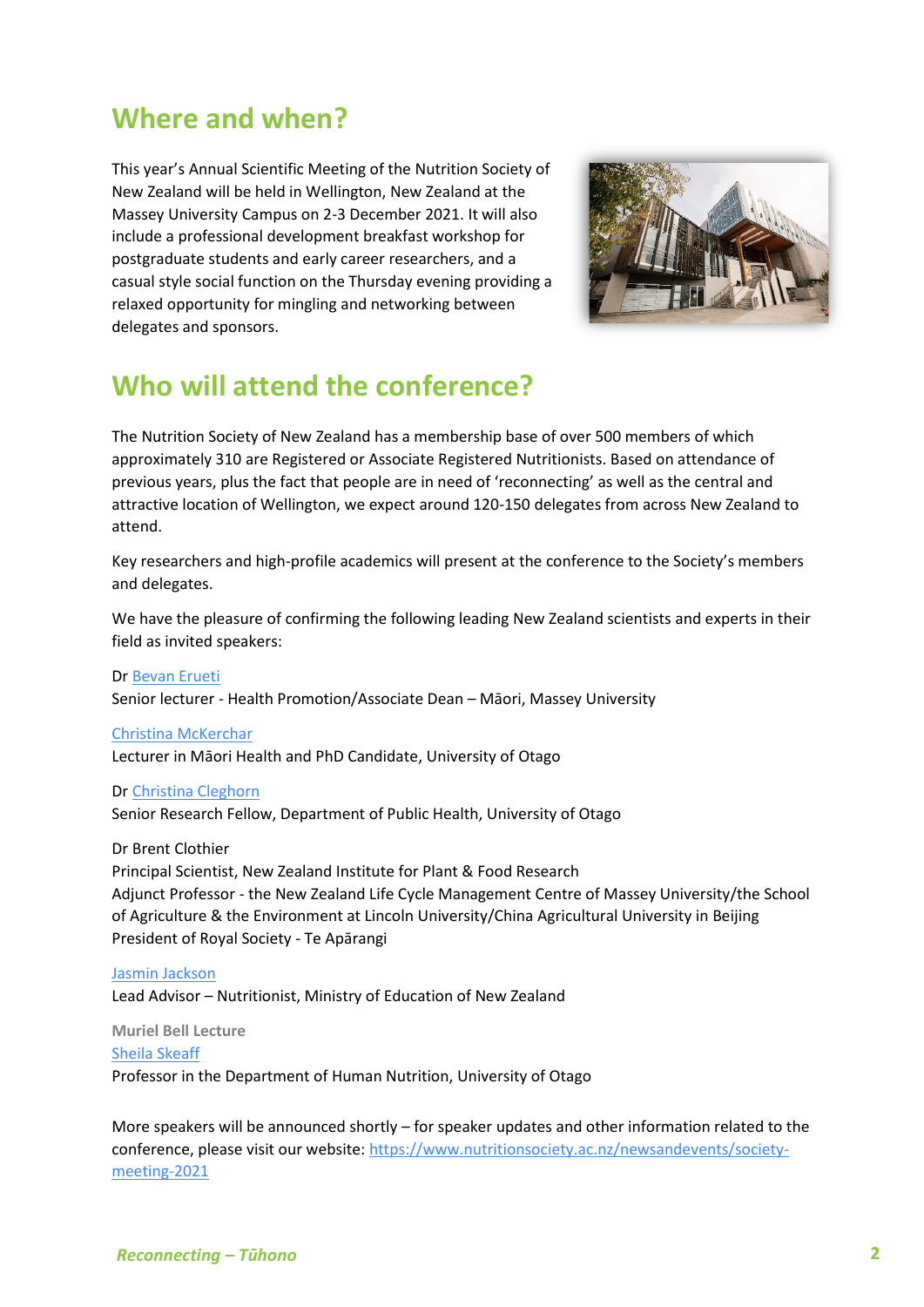# **Why become a conference sponsor?**

The Nutrition Society of New Zealand conference brings together some of the greatest minds in nutrition science giving you the opportunity to showcase your products and/or services to a wide range of health-focussed delegates. There will be two lunches, four breaks for morning and afternoon teas and a conference 'social' where sponsors will have the opportunity to highlight their goods/services to attendees.

- **● Increase your company exposure** to a group of nutrition and health professionals that work in a range of sectors such as private practice, public health, community, education, food industry, government and research.
- **● Promote your company, products and/or services** to a range of nutrition professionals who on a daily basis influence consumer food and lifestyle choices.
- **● Network with delegates** face-to-face during the breaks and social function\* *(\*only for options with registration/trade display/social function included*).

All delegates and speakers will enjoy their morning/afternoon tea and lunches alongside the trade displays, allowing ideal exposure of your company, products and/or services.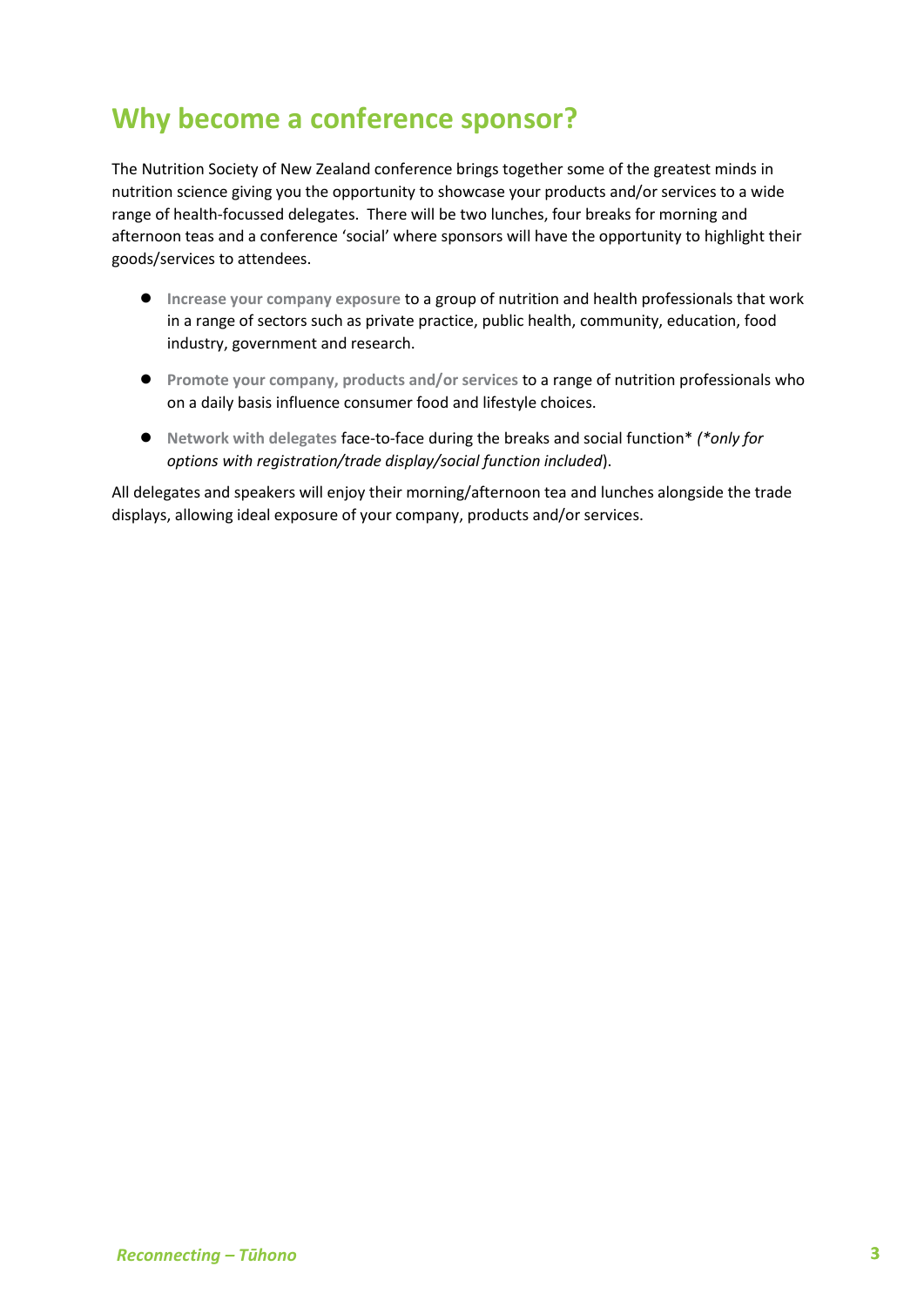# SPONSORSHIP PACKAGES

The conference is offering a number of sponsorship packages designed to provide your company's maximum coverage during the conference and associated activities.

All figures are GST exclusive and in NZ dollars.

# **Sponsorship Options**

#### **Gold \$5,000**

- **●** Company logo on conference website and digital abstract book
- **●** Acknowledgement on social media (5 mentions\*)
- **●** Half page advert in digital abstract book
- **●** Sponsor's banner in plenary room
- **●** Insert in conference bag/or info sent out via email (i.e. product sample and/or online voucher)
- Space in exhibition area (1 trade display)
- **●** 3 complimentary registrations for both days of the conference
- **●** Verbal acknowledgement of sponsor at the opening and closing ceremonies

#### **Silver \$3,000**

- **●** Company logo on conference website and digital abstract book
- **●** Acknowledgement on social media (4 mentions\*)
- **●** Quarter page advert in digital abstract book
- **●** Insert in conference bag/or info sent out via email (i.e. product sample and/or online voucher)
- Space in exhibition area (1 trade display)
- **●** 2 complimentary registrations for both days of the conference
- **●** Verbal acknowledgement of sponsor at the opening and closing ceremonies

#### **Bronze \$1,500**

- **●** Company logo on conference website and digital abstract book
- **●** Acknowledgement on social media (3 mentions\*)
- **●** Insert in conference bag/or info sent out via email (i.e. product sample and/or online voucher)
- **●** 1 complimentary registration for both days of the conference

#### **Conference 'Social' \$2,000 (2 available) - Thursday evening 2nd December 2021 TAKEN**

- **●** Naming rights on conference programme for the conference 'social'
- **●** Acknowledgement on social media (2 mentions\*)
- **●** Company logo on conference website and digital abstract book

### *Reconnecting – Tūhono* **4**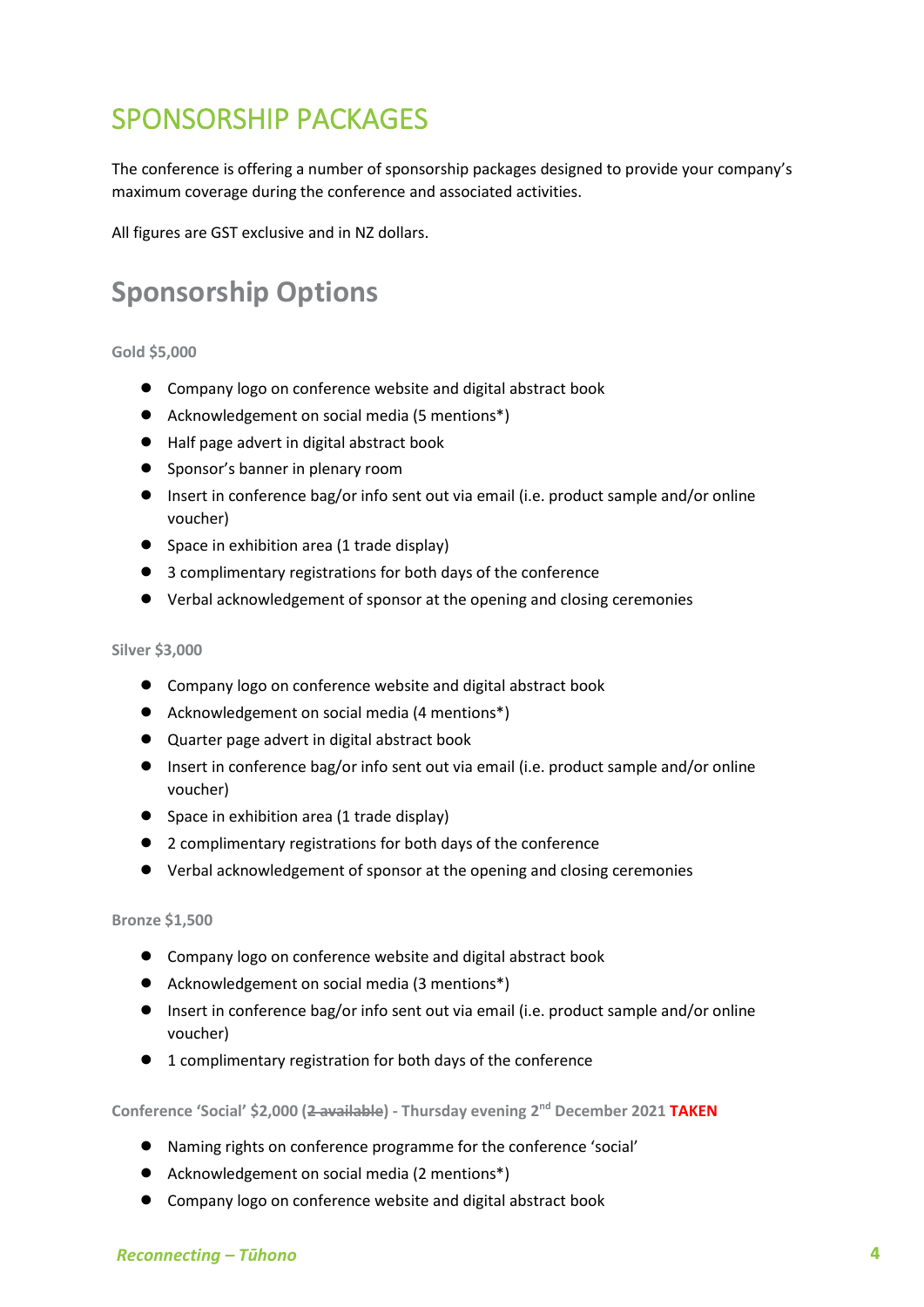- **●** Insert in conference bag/or info sent out via email (i.e. product sample and/or online voucher)
- **●** Opportunity for sponsor to say a few words at the venue

### **Lunch \$1,500 (2 available)**

- **●** Naming rights on conference programme for a conference lunch
- **●** Company logo on conference website and digital abstract book
- **●** Acknowledgement on social media (2 mentions\*)
- **●** Insert in conference bag/or info sent out via email (i.e. product sample and/or online voucher)
- **●** The sponsor will be announced prior to the lunch break
- **●** Company logo will feature on tables during the break

### **Morning/Afternoon Tea \$500 (4 available)**

- **●** Naming rights on conference programme for a conference morning/afternoon tea
- **●** Company logo on conference website and digital abstract book
- **●** Acknowledgement on social media (1 mention\*)
- **●** Insert in conference bag/or info sent out via email (i.e. product sample and/or online voucher)
- **●** Company logo will feature on tables during the break

### **Prizes for Student Winners \$800 (1 available) TAKEN**

- **●** Naming rights for student prizes (best oral and runner up, best poster and runner up)
- **●** Company logo on conference website and digital abstract book
- **●** Acknowledgement on social media (1 mention\*)

#### **Goody Bag Insert \$200**

- **●** Insert in conference bag/or info sent out via email (i.e. product sample and/or online voucher)
- **●** Company logo on conference website

#### **Trade Displays \$1,500**

- **●** 1 complimentary registration for both days of the conference
- **●** Company logo on conference website and digital abstract book
- **●** Acknowledgement on social media (2 mentions\*)

We are encouraging conference sponsors to minimise the environmental footprint associated with this conference, and in doing so encourage sponsors to provide any material/information as electronic copies that can be sent to delegates via email rather than hard copies in the goody bag.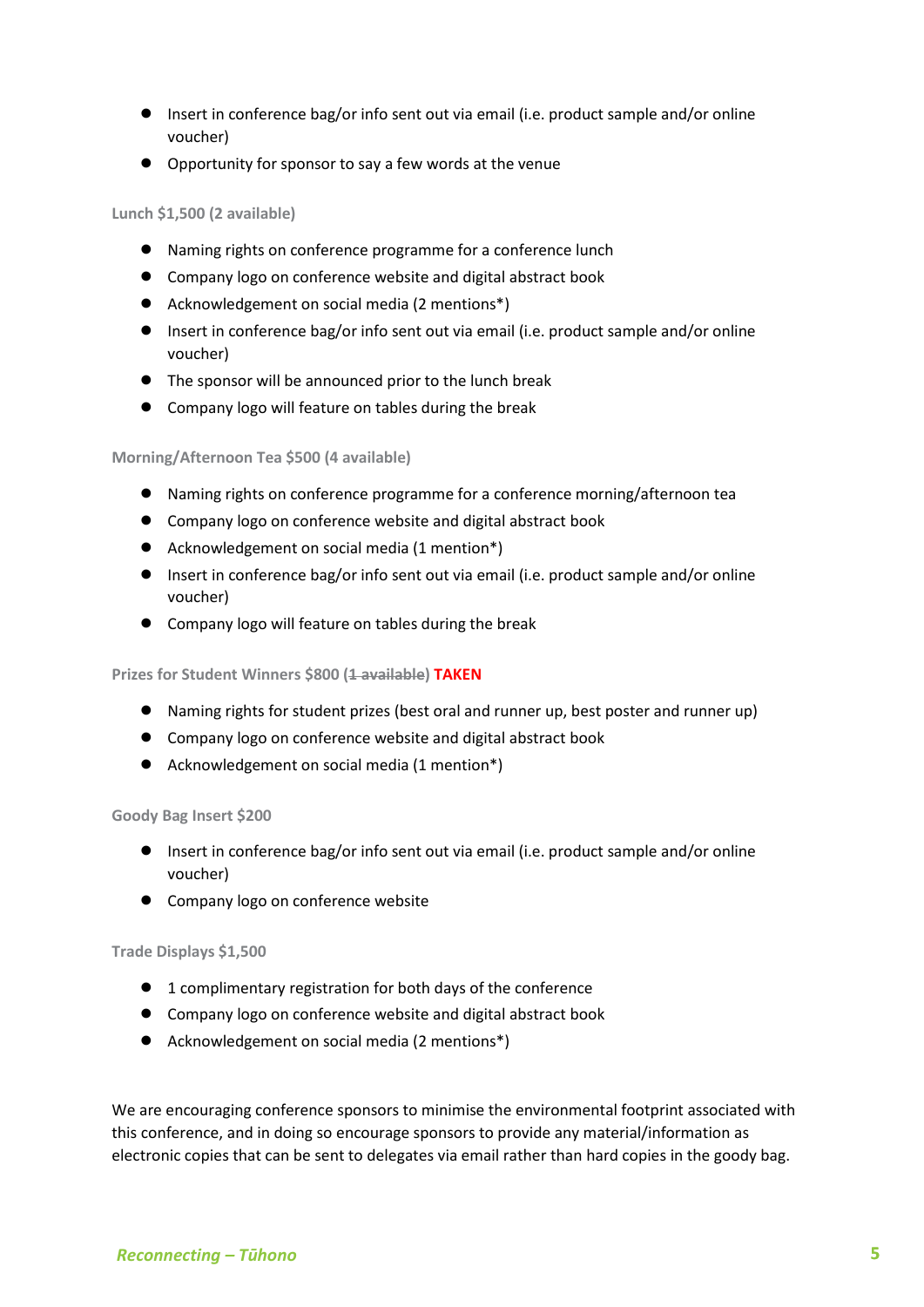# **Exhibition Space**

Offered with Gold, Silver and Trade Display options

The conference is offering a limited number of trade displays at the conference venue. This provides an excellent opportunity for promotion of your company, product and/or services to participants. The trade displays will be located adjacent to the area for morning/afternoon tea and lunches.

Display site includes a trestle table, tablecloth, access to power socket and Wi-Fi, and room to display your BYO pull-up stand/banner.

*\* Acknowledgement on social media covers number of mentions (as per sponsorship option above) before and during the conference on the Nutrition Society of New Zealand Instagram account (1,011 followers) and closed Nutritionist Facebook group (453 members). Delegates will also be encouraged to profile the conference and mention the sponsors via the conference hashtag #NSNZconf2021.*

We are happy to discuss other sponsorship opportunities you have in mind, please contact the Conference Organising Committee:

Attn: Tina Buch, [nsnzconference@gmail.com](mailto:nsnzconference@gmail.com)

**To become a sponsor**, complete the Sponsorship Booking Application Form on **Page 8** and return via email to: *nsnzconference@gmail.com* and we will be in touch soon.

We look forward to seeing you at the 2021 Nutrition Society of New Zealand Conference.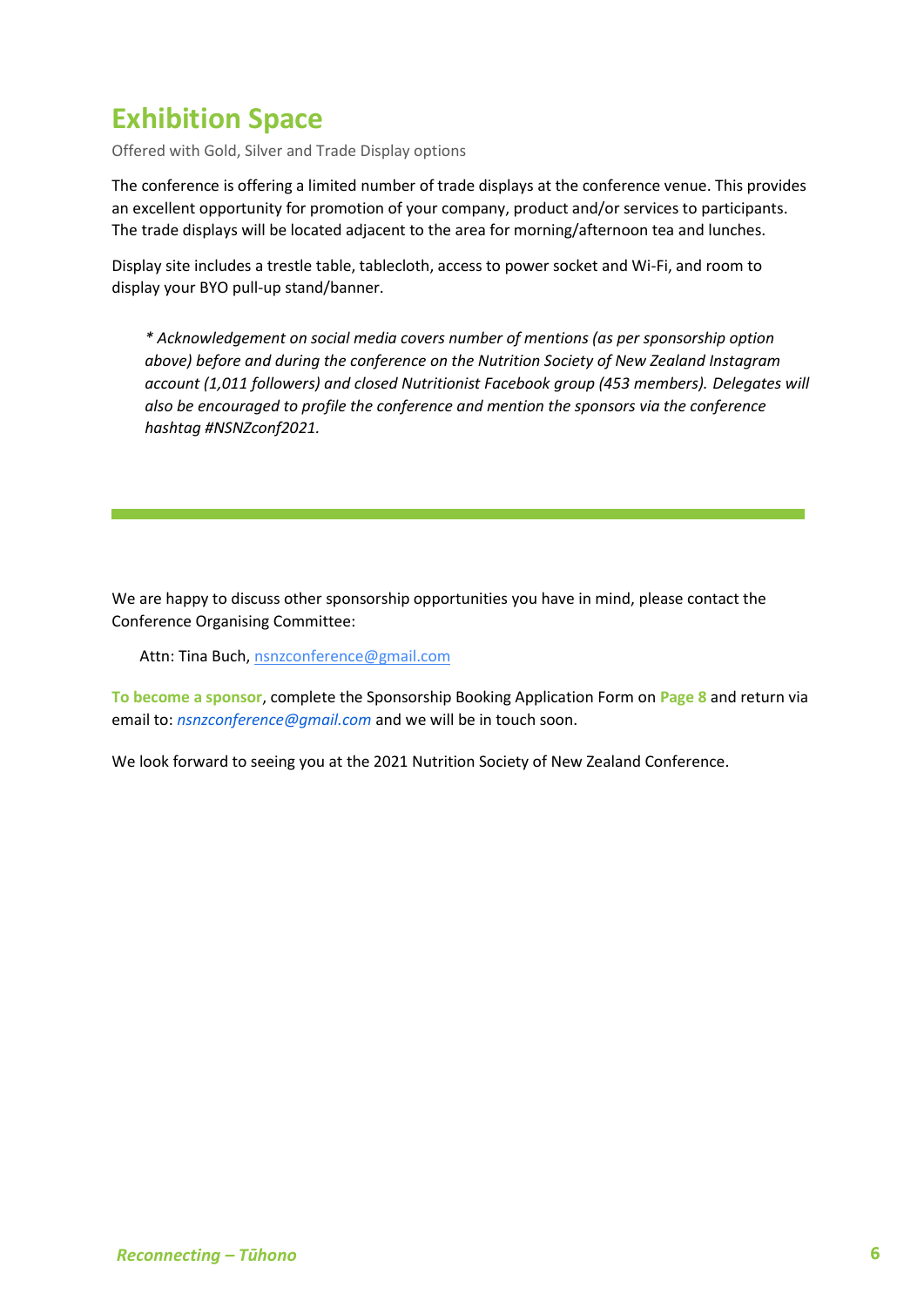# SPONSORSHIP PACKAGES TABLE

|                                                                      |                 |                          |                          |                                        |                                       |                                                     | <b>Prizes for</b>                                |                                     |                                  |
|----------------------------------------------------------------------|-----------------|--------------------------|--------------------------|----------------------------------------|---------------------------------------|-----------------------------------------------------|--------------------------------------------------|-------------------------------------|----------------------------------|
|                                                                      | Gold<br>\$5,000 | <b>Silver</b><br>\$3,000 | <b>Bronze</b><br>\$1,500 | <b>Social \$2,000</b><br>(2 available) | <b>Lunch \$1,500</b><br>(2 available) | <b>Morning/Afternoon Tea</b><br>\$500 (4 available) | <b>Student</b><br>Winners \$800<br>(1 available) | <b>Goodie Bag insert</b><br>\$200   | <b>Trade Displays</b><br>\$1,500 |
| Naming rights (session/break)                                        |                 |                          |                          | $\checkmark$                           | $\checkmark$                          | $\checkmark$                                        | $\checkmark$                                     |                                     |                                  |
| Exhibition space                                                     | ✔               | $\checkmark$             |                          |                                        |                                       |                                                     |                                                  |                                     | ✓                                |
| Logo on conference website and digital<br>abstract book              | ✓               | ✓                        | $\checkmark$             | ✓                                      | $\checkmark$                          | $\checkmark$                                        | $\checkmark$                                     | $\checkmark$ WEBSITE<br><b>ONLY</b> | ✓                                |
| Advert in digital abstract book                                      | 1/2 page        | 1/4 page                 |                          |                                        |                                       |                                                     |                                                  |                                     |                                  |
| Acknowledgement on social media<br>(number of mentions)              | $5\phantom{.0}$ | 4                        | 3                        | $\mathbf{2}$                           | $\overline{2}$                        |                                                     | 1                                                |                                     | $\mathbf{2}$                     |
| Conference registration (incl<br>morning/afternoon tea/lunch/social) | 3               | $\mathbf 2$              | 1                        |                                        |                                       |                                                     |                                                  |                                     |                                  |
| Insert in conference bag/email info                                  | ✓               | $\checkmark$             | ✔                        | ✓                                      | ✓                                     | ✓                                                   |                                                  | ✔                                   |                                  |
| Verbal acknowledgement of sponsor<br>during conference (or social)   | $\checkmark$    | $\checkmark$             |                          |                                        | ✓                                     |                                                     |                                                  |                                     |                                  |
| Sponsors logo will feature on tables at<br>sponsored breaks          |                 |                          |                          |                                        | $\checkmark$                          | $\checkmark$                                        |                                                  |                                     |                                  |
| Sponsors banner in plenary room                                      | ✓               |                          |                          |                                        |                                       |                                                     |                                                  |                                     |                                  |

All figures are GST exclusive and in NZ\$

*Conditions apply – any product material/samples/sponsorship of sessions must comply with the Nutrition Society of New Zealand sponsorship guidelines.*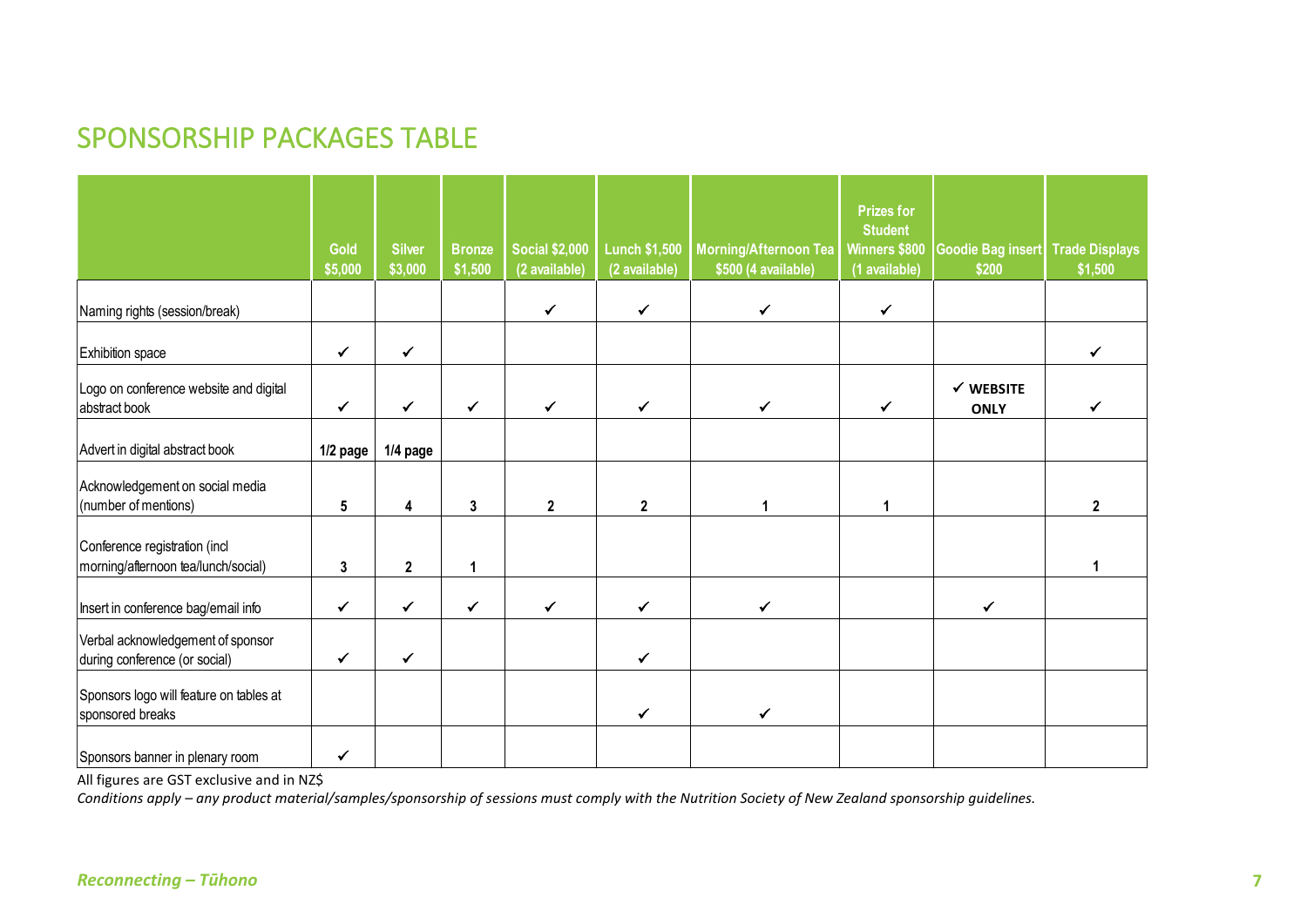# SPONSORSHIP BOOKING APPLICATION FORM

# **Nutrition Society of New Zealand Annual Scientific Conference**

Massey University Campus, Wellington 2nd and 3rd December 2021

# *Please indicate below which sponsorship package you are interested in:*

- $\Box$  Gold package \$5,000 + GST
- $\square$  Silver package \$3,000 + GST
- □ Bronze package \$1,500 + GST
- $\boxminus$  Conference Social \$2,000 + GST  $(2 \text{ available})$  TAKEN
- $\Box$  Lunch \$1,500 + GST (2 available)
- $\Box$  Morning/afternoon tea \$500 + GST (4 available)
- $\square$  Prizes for student winners \$800 + GST (1 available) TAKEN
- $\Box$  Goody bag insert \$200 + GST
- $\square$  Trade displays \$1,500 + GST

### *Please provide a brief description of your proposed promotional activities:*

- Trade display type of product, service, research etc
- Conference bag insert/or info sent out via email type of product/online voucher

### *I/we have read the enclosed Terms and Conditions and understand that I/we are bound by them.*

*Organisation name:*

*Contact person:*

*Position:*

*Address:*

*Phone:*

*Email:*

### *Please return completed form to:*

Conference Organising Committee, Attn. Tina Buch E: [nsnzconference@gmail.com](mailto:nsnzconference@gmail.com)

*The Nutrition Society of New Zealand will issue an Invoice on acceptance of your Sponsorship Booking Application form.*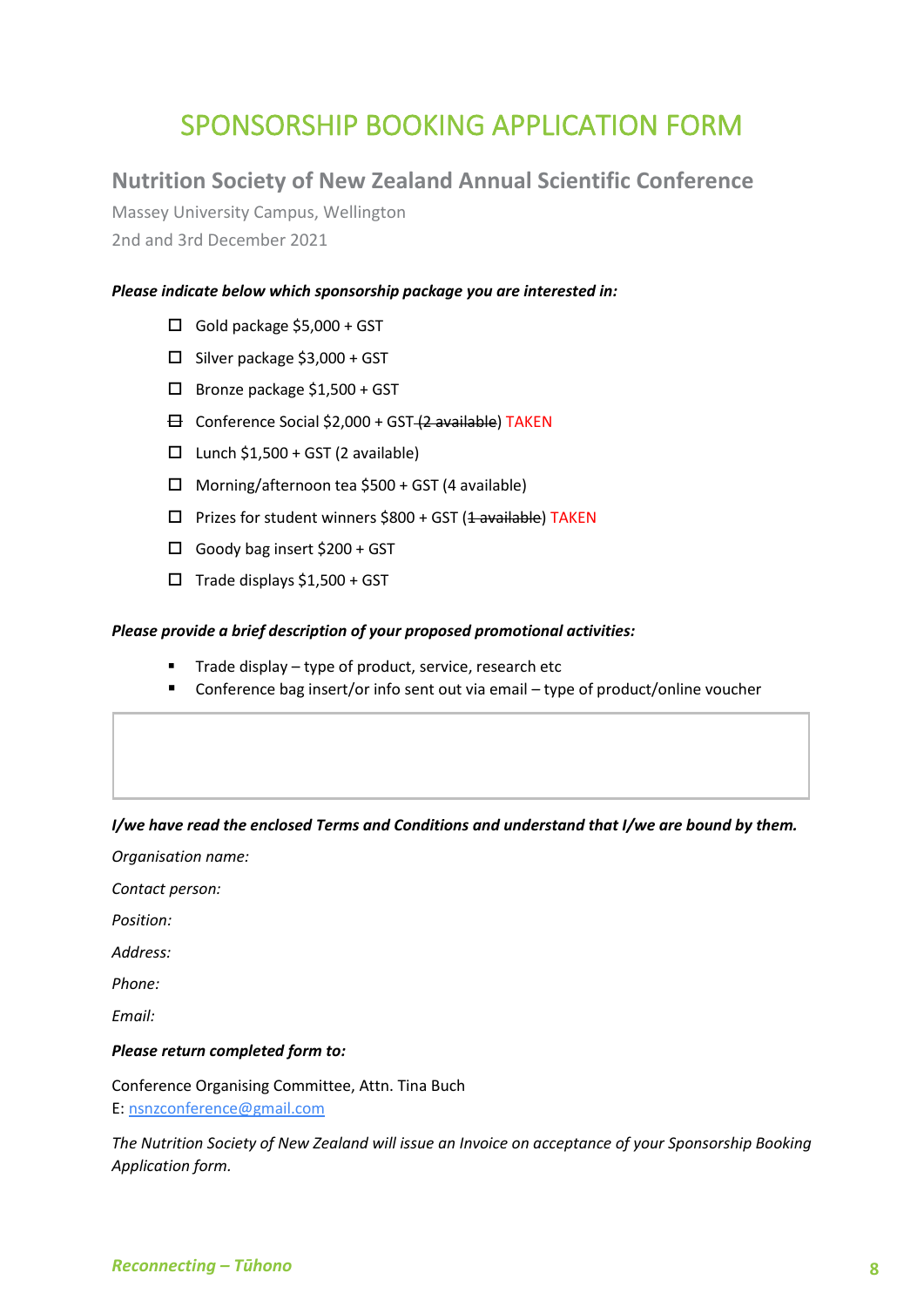# TERMS AND CONDITIONS

# *Payment*

- 1. Payment of sponsorship/trade display must be made in full within 14 days of confirmation. If full payment is not received within 14 days of confirmation, the application may be considered cancelled, and sponsorship/trade display may be reassigned.
- 2. All prices are exclusive of GST.

## *Cancellation and withdrawal*

- 1. You must notify the Nutrition Society Conference Organising Committee in writing as soon as possible if you wish to cancel either your sponsorship or trade display.
- 2. If withdrawal should occur within 30 days of the conference, the organisers reserve the right to charge up to 50% of applicable fees.

## *COVID-19 implications*

- 1. Should a Sponsor and/or Exhibitor's attendance to the Conference be impacted by any restrictions enforced by COVID-19 government regulations, the Nutrition Society Conference Organising Committee will discuss the available options on a case-by-case basis and come to a mutual agreement with the Sponsor and/or Exhibitor*.*
- 2. In the event of cancellation by the Nutrition Society Conference Organising Committee due to COVID-19 government regulations, all Sponsors and Trade Display Exhibitors will be given the option to either receive a full refund or to roll over their Sponsorship/Trade Display for the 2022 Conference.

### *Approval of sponsorship applications*

1. Approval of sponsorship applications will be at the discretion of the Conference Organising Committee.

### *Assigning trade displays*

1. All trade display spaces will be assigned by the Conference Organising Committee. This is so that the best interests of the conference delegates, other exhibitors and the conference venue are met.

### *Liability*

- 1. The Nutrition Society of New Zealand, the Conference Organising Committee, nor the venue assumes any responsibility for the protection and safety of exhibitors, their exhibition representatives, agents or employees, the trade displays or other property secured or removed after hours and placed in safekeeping.
- 2. Each exhibitor agrees to indemnify and hold harmless The Nutrition Society of New Zealand and the Conference Organising Committee, including its staff, directors, agents and contractors, and the other exhibitors at the conference, from and against any and all claims, losses, damages, liabilities, and expenses, including attorneys' and consultants' fees and expenses and court costs incurred by the Nutrition Society of New Zealand and the Conference Organising Committee, or such other exhibitors, in defending against, any claim